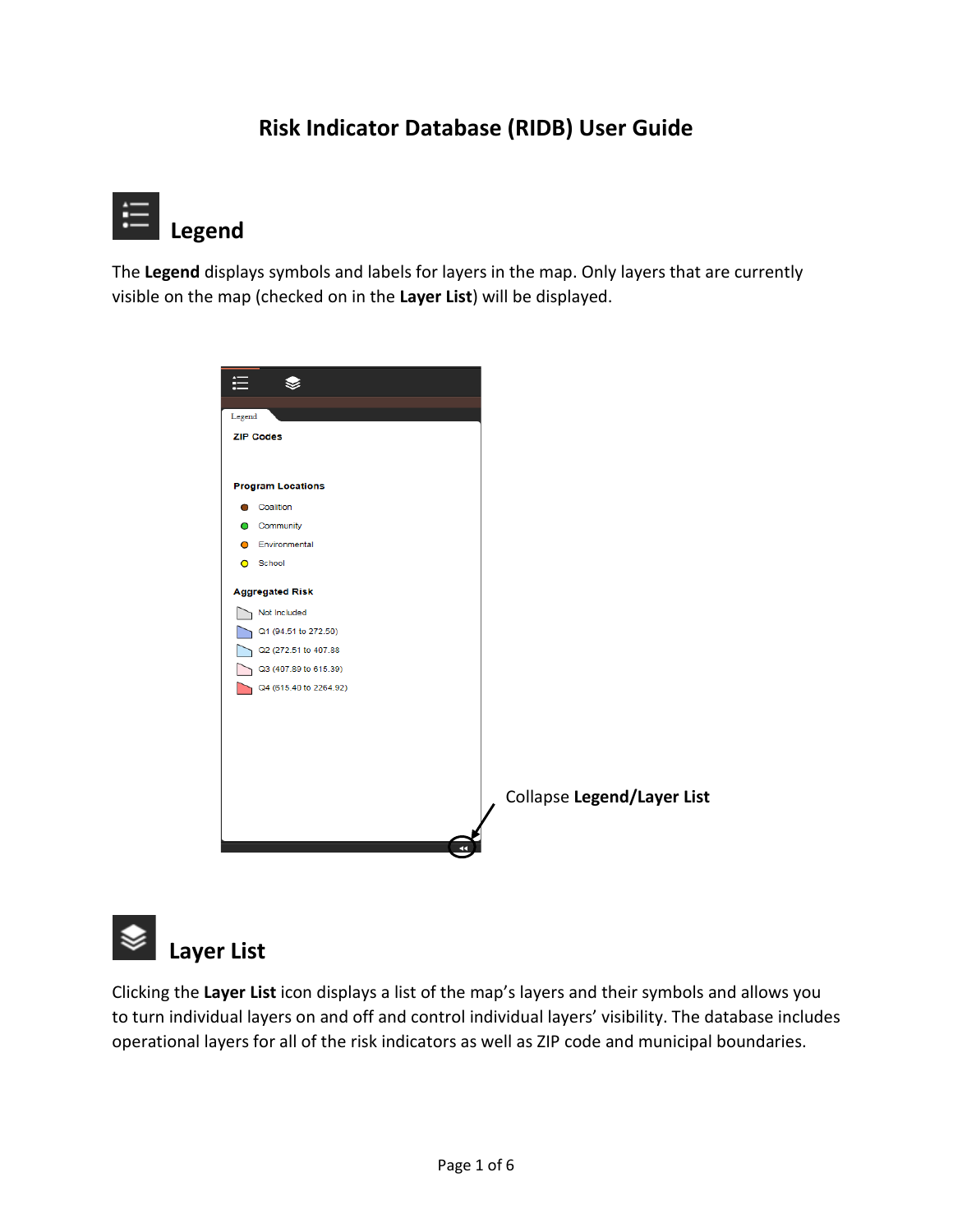

# **Home Button**

The **Home Button** widget zooms the map to the default map extent – Erie County or City of Buffalo.



### **Zoom Slider**

The **Zoom Slider** provides interactive zoom controls for the map. Click the plus or minus buttons to zoom in or out on the map. You may also zoom in and out using your mouse's scroll wheel.



## **My Location**

Click the **My Location** widget to allow your Web browser to detect your physical location and zoom the map there.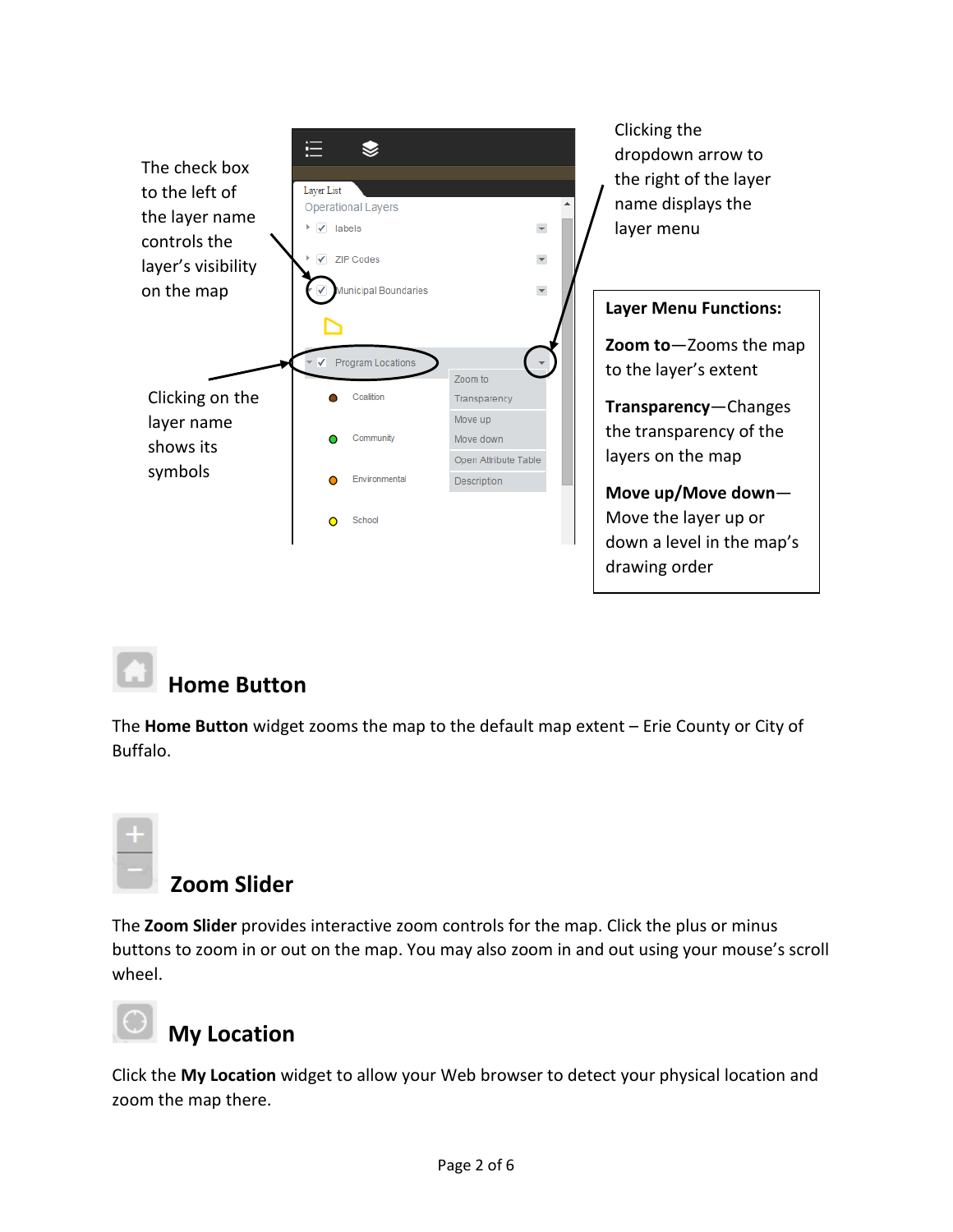

**Search**

Use the **Search** widget to find address and places. As you type an address or place name into the search bar, a list of suggested locations appears. Choose a suggestion or press Enter on your keyboard to search and zoom to the location on the map.





 **Query**

The **Query** widget allows you to use predefined queries to filter the Program Locations layer by location type.

### **Using the Query tool**

- 1. Click on the **Query** icon in the top right corner of the map.
- 2. A list of available queries appears. Choose which task you would like to run to display its options.



3. Specify the query

parameters. For the Program Locations query, you are required to choose which location type you would like to search by.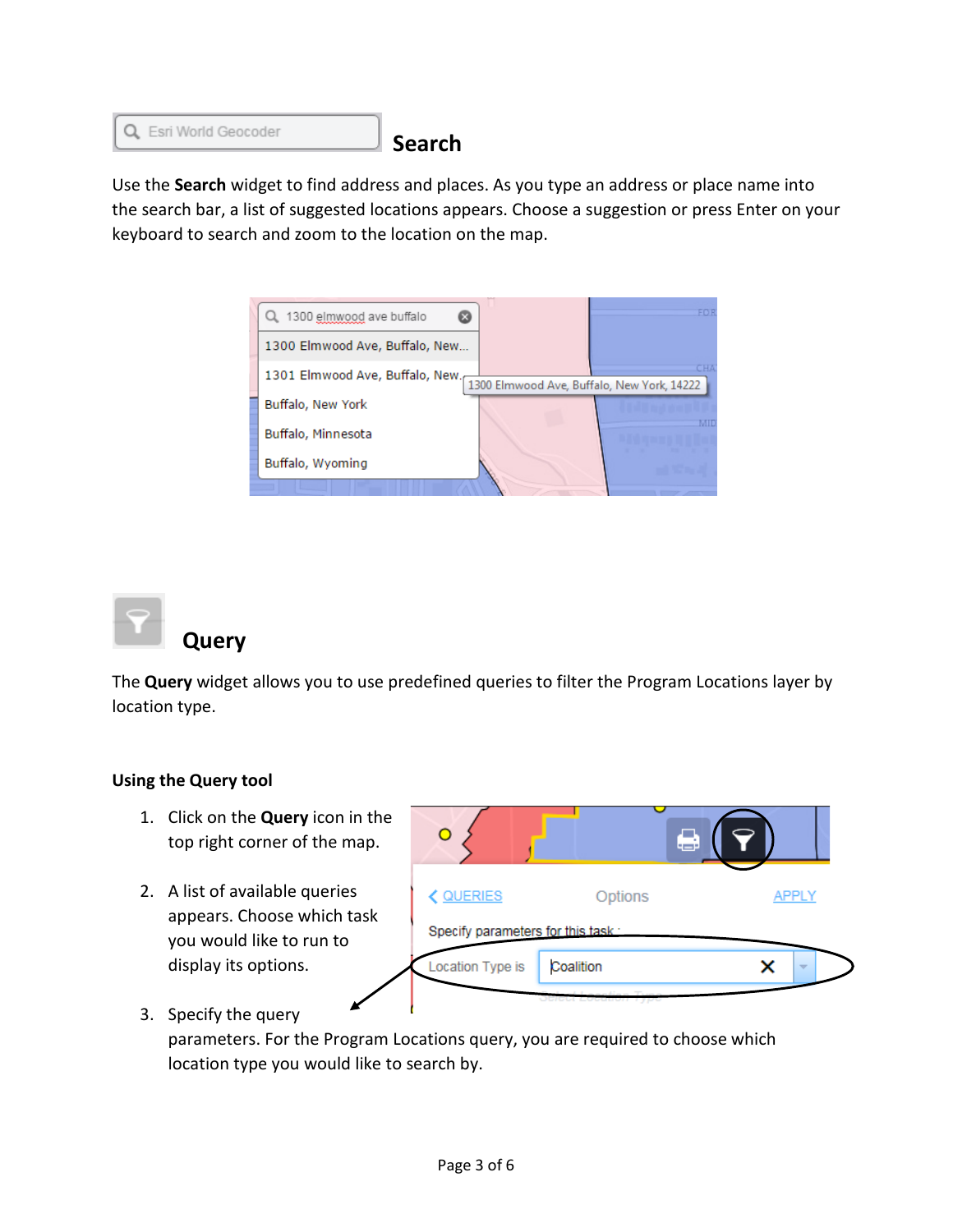4. Check **"Use spatial filter to limit features"** to search for programs within a limited area. If this box is left unchecked, the tool will search for programs within the entire map area—Erie County or City of Buffalo only.



To limit the query to the extent showing on the map, check the first box and zoom in to your desired map extent. You may also search within a user-defined area by checking the second box, choosing a drawing tool, and drawing a search area on the map.

- 5. Check **"Add result as operational layer"** to keep the query results on the map until the **Clear Results** button is clicked.
- 6. Click **Apply** to execute the query and display the results in the Query window and on the map.



**Print**

The **Print** widget allows you to create a PDF, JPG, or other image format of the map and print it from your web browser.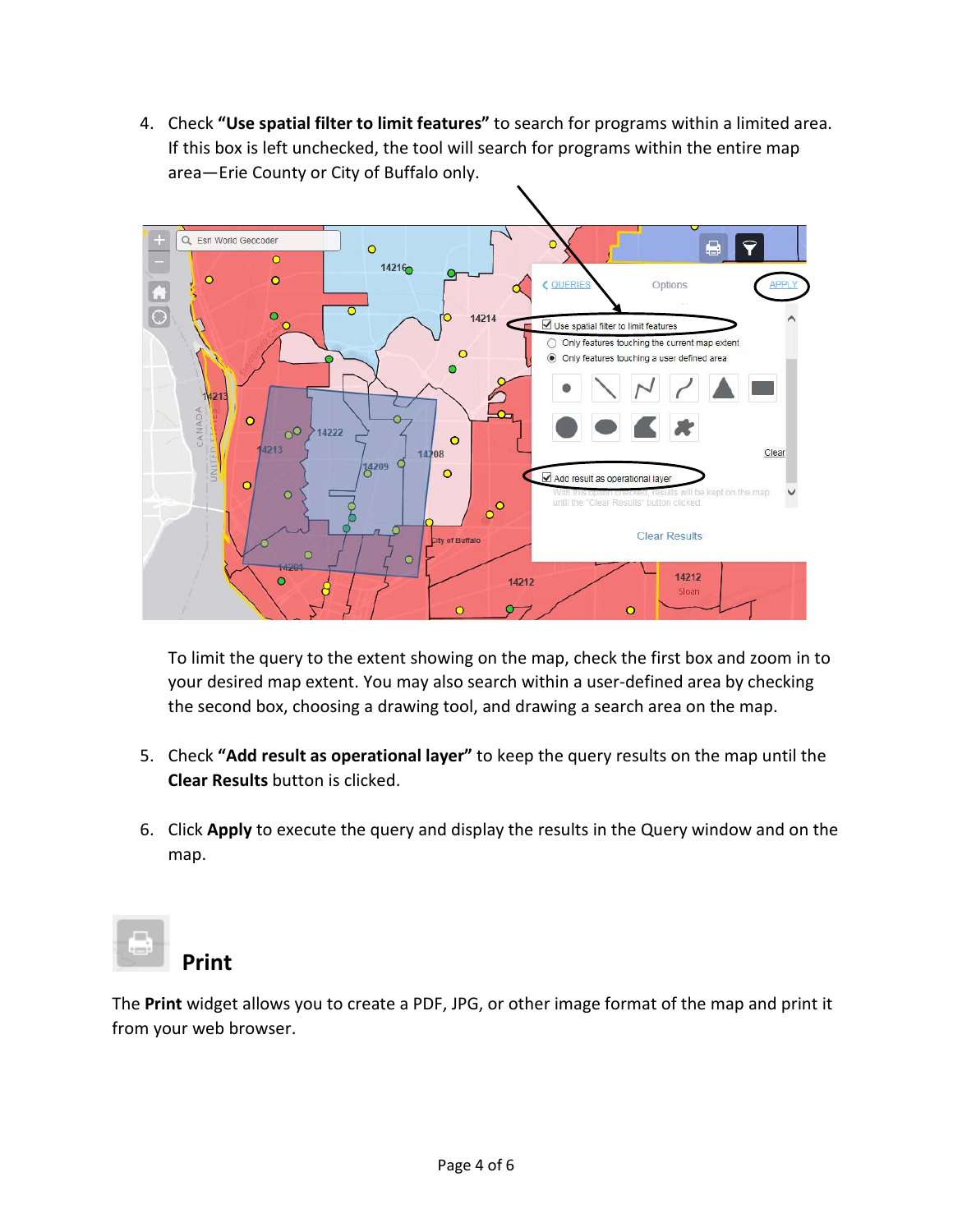#### **Using the Print tool**

- 1. Click on the printer icon in the top right corner of the map.
- 2. Enter a title for your map in the **Map Title** text box. Include descriptive information in the title, including the variables being shown on the map.

3. Select a page **Layout**

option. The default layout is Letter ANSI A Portrait,

| Map Title: | Erie County Risk Indicator Database                                |
|------------|--------------------------------------------------------------------|
| Layout:    | Letter ANSI A Portrait                                             |
| Format:    | <b>PDF</b>                                                         |
|            | Advanced $\blacktriangledown$<br>Print<br>$\overline{\phantom{0}}$ |

which is the standard  $8 \frac{1}{2} \times 11$  inch paper size.

Note: The MAP\_ONLY layout prints only the map, omitting any other information such as title, map scale, print date, and legend.

4. Choose a print file **Format**. The default settings create a PDF file, but other file formats may be specified if desired.

| 5.                                                                   | Map Title: | Erie County Risk Indicator Database                                    |                          |
|----------------------------------------------------------------------|------------|------------------------------------------------------------------------|--------------------------|
| Click Advanced to open a<br>dropdown menu with advanced              | Layout:    | Letter ANSI A Portrait                                                 | v                        |
| print options.                                                       | Format:    | <b>PDF</b>                                                             | $\overline{\phantom{a}}$ |
| Under Map scale/extent,<br>choose the preserve map extent<br>option. | Preserve:  | Advanced *<br>Map scale/extent:<br>map scale $\circledcirc$ map extent | <b>Print</b>             |
|                                                                      |            | Force scale: C<br>current                                              |                          |
| Under MAP_ONLY size, you may<br>indicate a custom width and          | Author:    | Layout metadata:<br>Center for Health and Social                       |                          |
| height if you are using the<br>MAP ONLY layout option.               |            | 2015<br>Copyright:                                                     |                          |
| Otherwise, ignore this option.                                       |            | Include legend:<br><b>MAP_ONLY size:</b>                               |                          |
| The <b>Print quality</b> option allows                               |            | 3,300<br>Width (px):                                                   |                          |
| you to update the resolution of<br>the printed map. A higher DPI     | 170.       | 2.550<br>Height (px):<br><b>Print quality:</b>                         |                          |
| indicates a higher print quality.                                    | DPI:       | 300                                                                    |                          |

#### Page 5 of 6